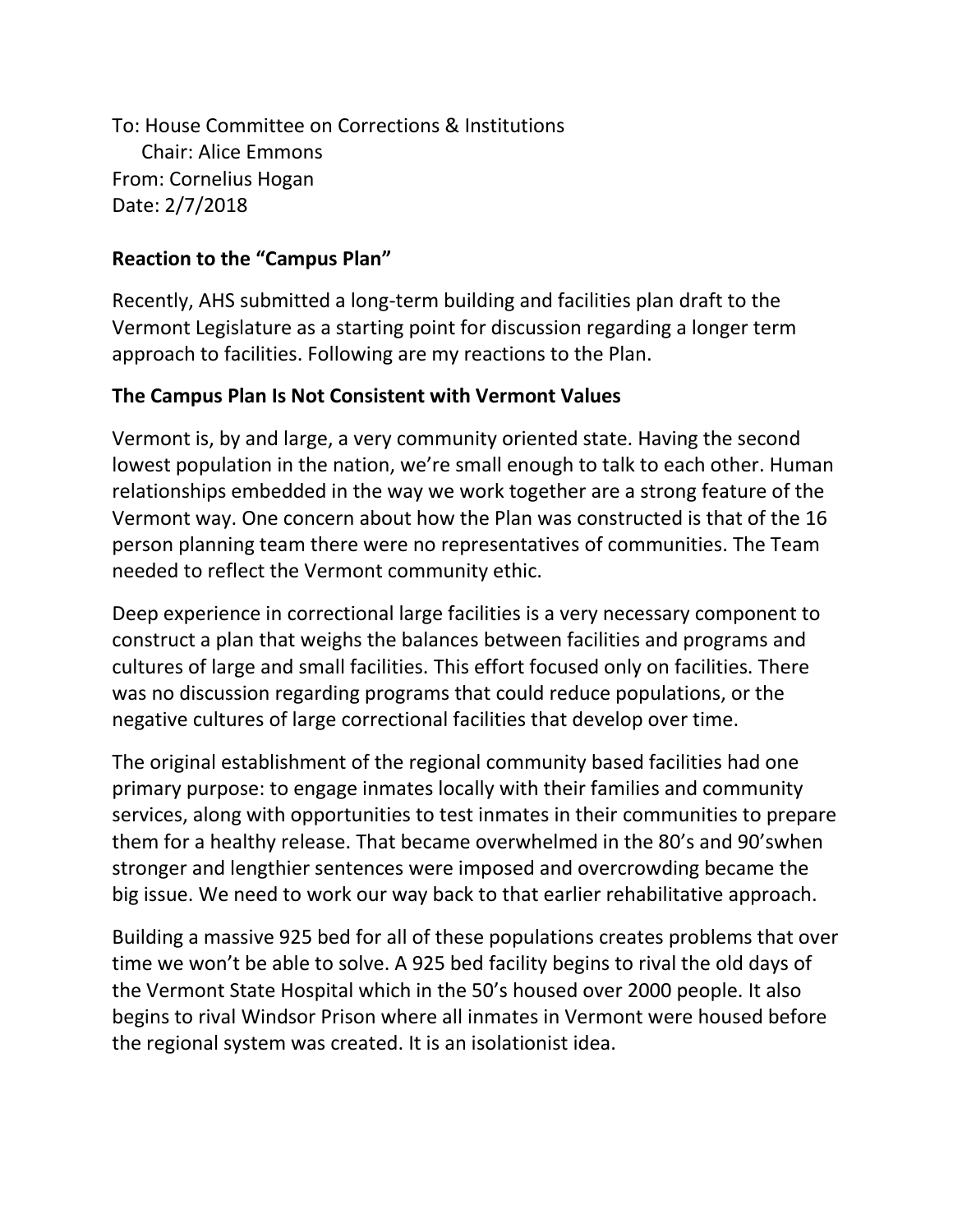Moving inmates into a large isolated facility causes new problems. The release of inmates to parole means that 'dangerous' persons, in high security, are suddenly, and with little preparation, released to the community. Regional facilities provide opportunities for important testing prior to release.

In general, correctional facilities are "schools of crime". Large facilities are are bigger and better schools of crime.

# **Issues of Culture in Large Correctional Facilities**

Large facilities go a long way to remove possible positive relationships between inmates and staff, and relationships with family and people in communities. In smaller facilities these relationships become very valuable, both for control and rehabilitation. There is less personal pressure in smaller facilities.

When we closed Winsor Prison in 1974, the Department consciously aimed to put in place smaller regional facilities where inmates could live in relatively low pressure places and where inmate connections to communities could be maintained. The primary mission of Corrections is to prepare inmates for successful reentry into our communities. This process cannot occur in large and more isolated facilities, and there are further negative consequences as a result.

There is much research and literature in the corrections realm that confirm this thinking about large and isolated facilities. An older example, which left a long impression on me, is "Re-Socialization Within the Walls" by Korn and McCorkle. In effect, inmates create their own society inside, and it is not a positive society.

In large facilities, because of the inmate culture, the inmates and staff, for good custody reasons, separate to the point where decent human relationships between staff and inmates suffer and often disappear completely. This increases the concern for the safety of the custodial and other line staff. Inmates become more destructive. Watch some of the television programs about practices in large facilities across the country to understand what I'm talking about. This is what happened in Windsor Prison.

Gangs in large facilities grow and take their own territories. They compete and cause major trouble unseen by staff because of the separation between staff and inmates. Over time this kind of culture develops to the point where staff cannot control it. In VT's smaller facilities, we have been free, for almost 50 years, from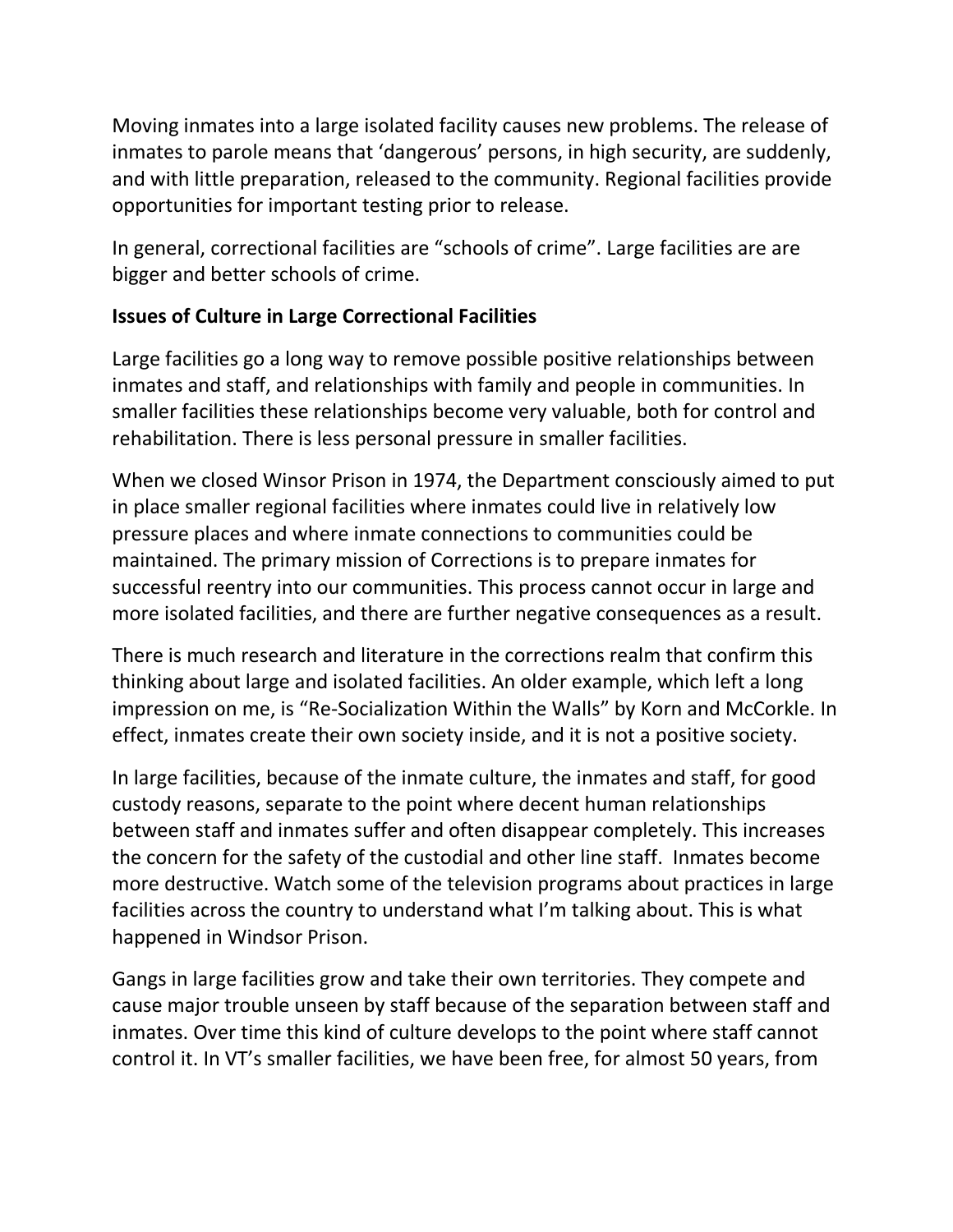serious disturbances or riots. We have had skirmishes, with little long term negative impact.

I would speculate that one of the reasons a Vermont inmate in Pennsylvania, who died of cancer without being noticed, was a result of the separation of staff and inmates, and the resulting lack of human relationship. This kind of neglect is more common in large facilities.

### **Cost Issues**

The arithmetic shows a 100 million dollar operating savings over the next 10 years. A 100 million savings represents a 6% savings, or 10 million per year, over 10 years. Even though significant, this is still a risky fiscal scenario. Compare that to hospital costs which rise 65 million on average each year. A projected 100 million dollar operating savings is not predictable over 10 years, particularly when the operating costs could be significantly higher, to some degree, as a result of the Core Civic potential for raising reality costs. Further, there will be a significant increased need for custodial staff as a result of the steady deterioration, over time, of inmate/staff relationships. Large facilities cannot be run at the same cost levels as smaller facilities, primarily because of the cultural difficulties.

Given Vermont's history of cost overages in prison construction, at numbers at or beyond 10%, it is essential to initially reduce the number of people incarcerated and place funds into community supports on behalf of those people. Real savings accrue when offenders do not come back to prison or avoid prison in the first place. I estimate there are about 400 inmates who don't need to be incarcerated. This should be our first priority. Then it is appropriate to plan facilities, for fewer offenders.

Part of the consideration for a mega-correctional facility approach is driven by the total cost of running correctional facilities and programs. National data shows Vermont as being near the top on the cost front.

Some years ago, economist Art Wolff posted a paper comparing Vermont correctional cost to the average cost in the nation. He found that Vermont was one of the few states, where probation service costs were assigned to the Department of Corrections. In other states they are assigned to the courts. Further he found that Vermont was only one or two of the states who ran all correctional programs, including county jails. The cost for the other states did not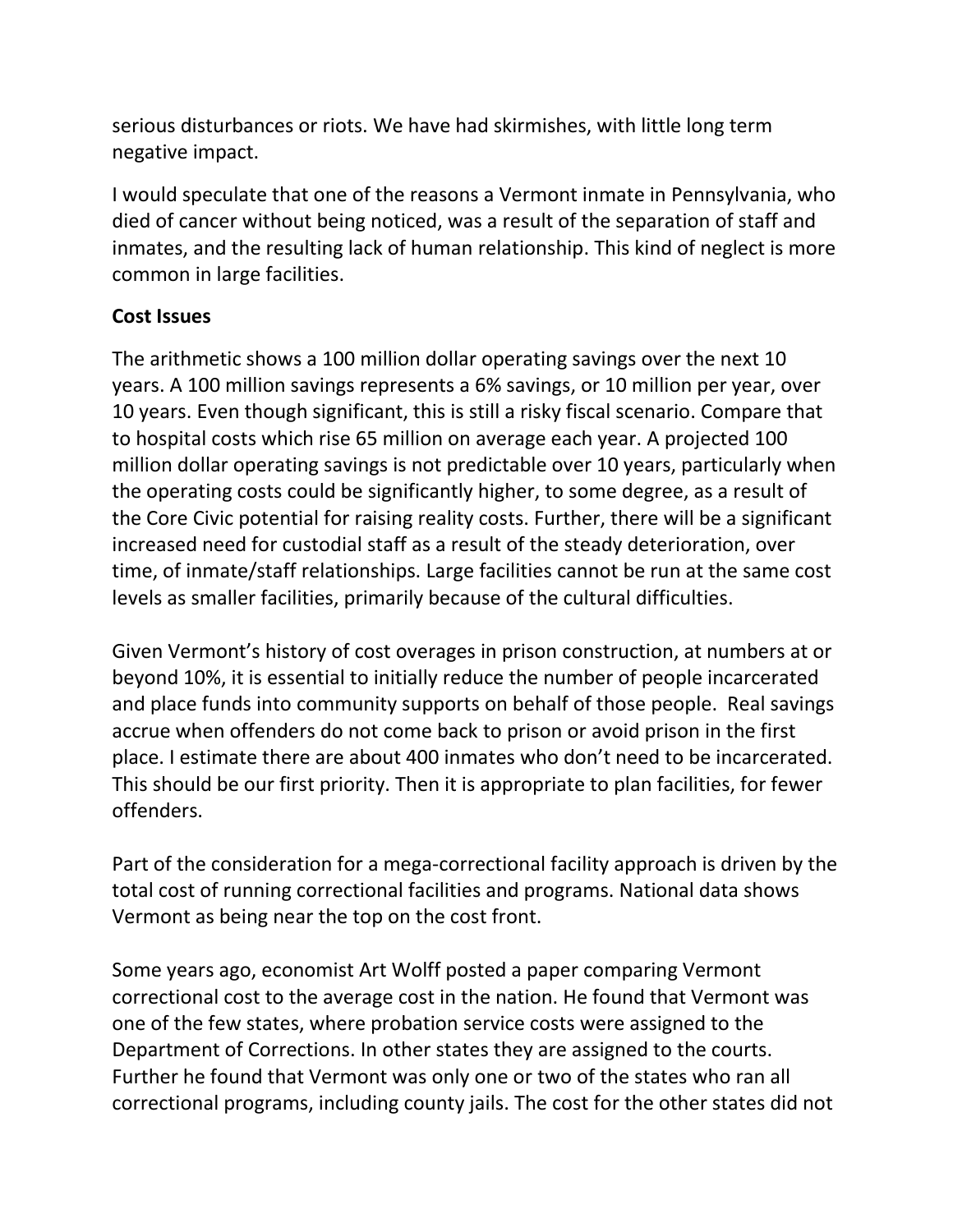include the costs of county jails. This was a major glitch in the national data system. His general conclusion was that Vermont's costs, as reported, were much more in line with other state costs.

That reporting condition is still true.

## **Some Good Ideas in the Campus Plan**

There were some very important pieces in the Campus Plan that should be pursued.

- An additional 12 bed forensic unit for Mental Health
- Decreasing pysch beds at the Berlin facility to become eligible for Medicaid
- A 16 bed unit to replace the Middlesex temporary facility
- Increasing psych beds at the Medical Center
- Using Medicaid for Woodside, if possible. It's been tried before though and failed
- creating a nursing home level geriatric center

These are good practical important ideas. Get on with them. We don't need a campus to get them done as was properly indicated in the report.

### **Conclusions**

An isolated campus for 925 people is not a good idea. Negative things happen when large central construction violates the size of Vermont and our fundamental community based approaches of solving problems.

It is a good idea to move ahead now on the list of things that should be done, that were detailed above and in the report.

Woodside is grossly inadequate, and 25 beds is the right number for the future. Since the closing of the Weeks School in the mid 1970's, for over 40 years, Vermont has had the lowest per-capita incarceration of youth in the country. We should be proud of this and not slip backwards.

It should be noted that there were 549 empty nursing home beds in Vermont as of the end of April 2017. This represents 19% of the total 2300 licensed nursing home beds that were empty. The capacity to reorganize the use of nursing home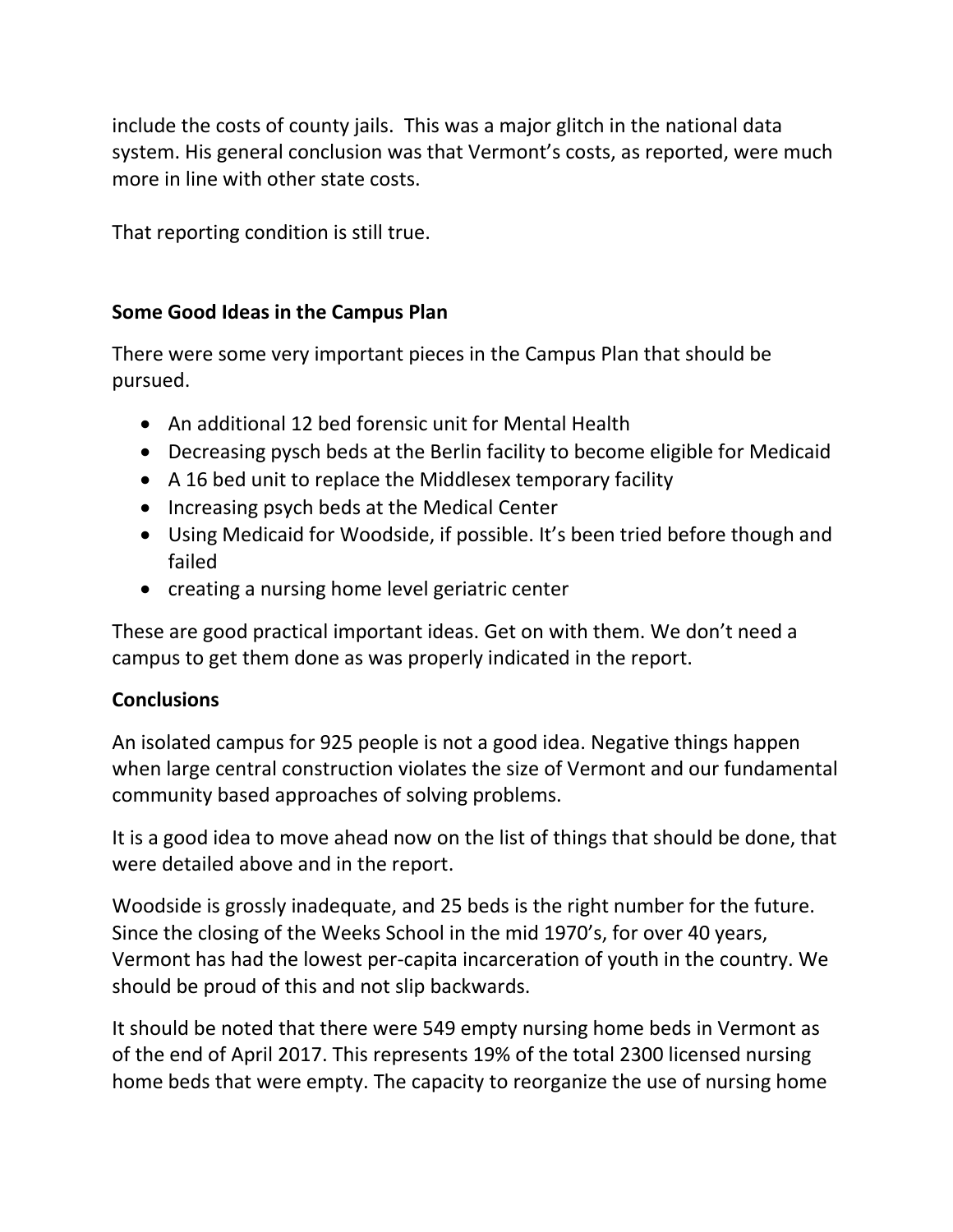beds is real. Could there be nursing home bed facilities that could be reorganized to be used for any other of the special populations, such as the needed geriatric facility? Also, there will be more school closings over the years as the student population continues to decline. Will there be any opportunities there? Opportunities in other community sectors should be explored.

The same demographic realities that are affecting schools and prisons will continue. Re-using empty facilities will become an increasing part of all of our policy work.

Relationships among human beings are an important predictor of what happens in life, good or bad. The number of ACE's (adverse childhood experiences) that children experience and the consequences later in life is a good example. This is one of the reasons Vermont has worked so hard on early childhood education and socialization. These principles carry throughout our lives, even when we are older. Correctional work is no different. Why should we consciously put people in situations where they are even more isolated, less socialized and put in the situation where people turn inwards and, as a result, become even more dangerous? We need to be moving closer to our communities, not away from them. Yes, we do have problems to solve, but not this way.

Further, how much, particularly on the corrections front, gets done over the next eleven years until 2029? This plan could result in serious neglect in Corrections over the next years while waiting for a mega-facility. And those troubles will incrementally increase the cost.

Regarding risk factors for Mental Health, the risk is much more than lack of facilities. Much of the problem of overloading hospitals with mental health patients can be solved by strong leadership and process, by moving patients out of hospitals when they need to move, and having a singular unit in the Mental Health Agency to control movement more judiciously. This approach, along with the more modest facility changes listed in the report, short of becoming part of a mega-facility, can do the job.

Putting centralized mental Health into a campus, overwhelmed by correctional inmates, is the wrong message for those mental health clients, their families and communities. Removing mental health patients completely from hospitals is not a good idea simply because of the integration of mental health and physical health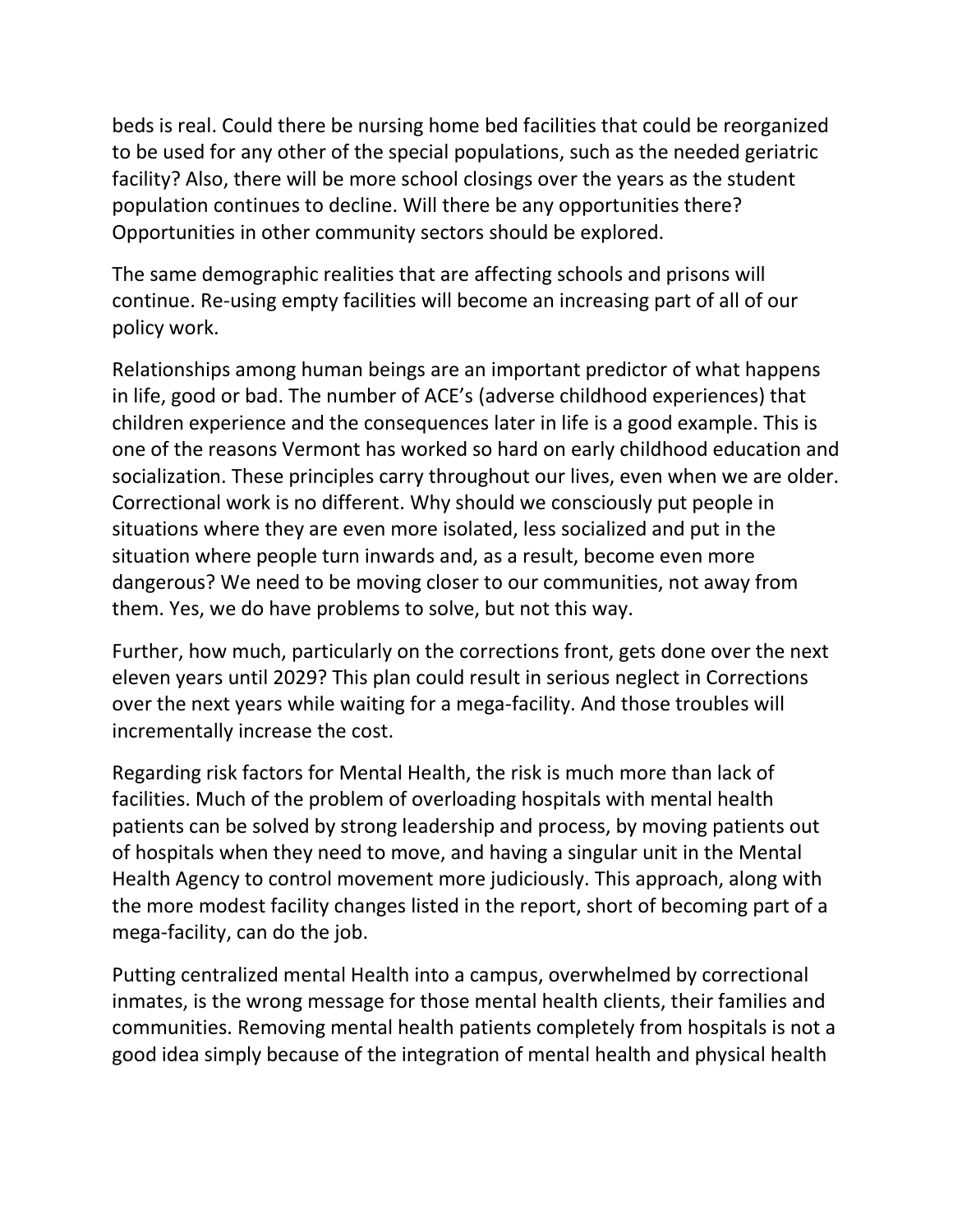requirements. Current problems of overcrowding in hospitals can be solved procedurally, and with leadership from the Mental Health Department.

Eliminating out of state inmates is an important task to accomplish. But think about those in detention. The condition and numbers of people in detention in Vermont, has not changed over the decades. Instead of building large facilitied, we should heed the recommendations of that 1984 Corrections Overcrowding Report and eliminate half of those in detention with electronic supervision and other techniques, rid facilities of most of the non-violent women (80% are nonviolent), and find housing or community transition programs for another 200 inmates ready for release. This would result in a reduction of about 400 inmates from our facilities if we put our mind to it.

At that point you could build a much smaller facility for the remaining people in detention, even further reducing the number of beds needed for sentenced prisoners.

Planning for facilities should take these kinds of dynamics into account and should not be based on the status quo.

Further, the issue of demographics over time plays an important role. The end of the 'baby boom' with much lower birth rates, is having a major impact on our schools as school census has dropped from 108,000 students in Vermont, 20 years ago, to about 73,000 students today. This same dynamic is also affecting our prison population. Also, crime rates for serious offences are also down. Building a 925 bed facility in this period of dynamic change doesn't make sense. A megafacility will be built to last  $50 - 75$  years. Re-organizing space for corrections is much more possible with smaller facilities than a single larger one.

In the "Understanding the Problem" section of the report, I deeply disagree with the proposition that de-institutionalization over the last decades went too far. The real issue is that the drug and opioid issue has hit us like a ton of bricks. This problem has affected every major institution in our national and Vermont society, including schools, child protection, Mental Health, Corrections, hospitals, etc. This results in the need for more programmatic capacity and some additional facility capacity to help deal with the problem. Over the years, we will deal with the opioid problem. That doesn't mean that we don't have to make significant change in programmatic capacity and some carefully chosen facility adjustments.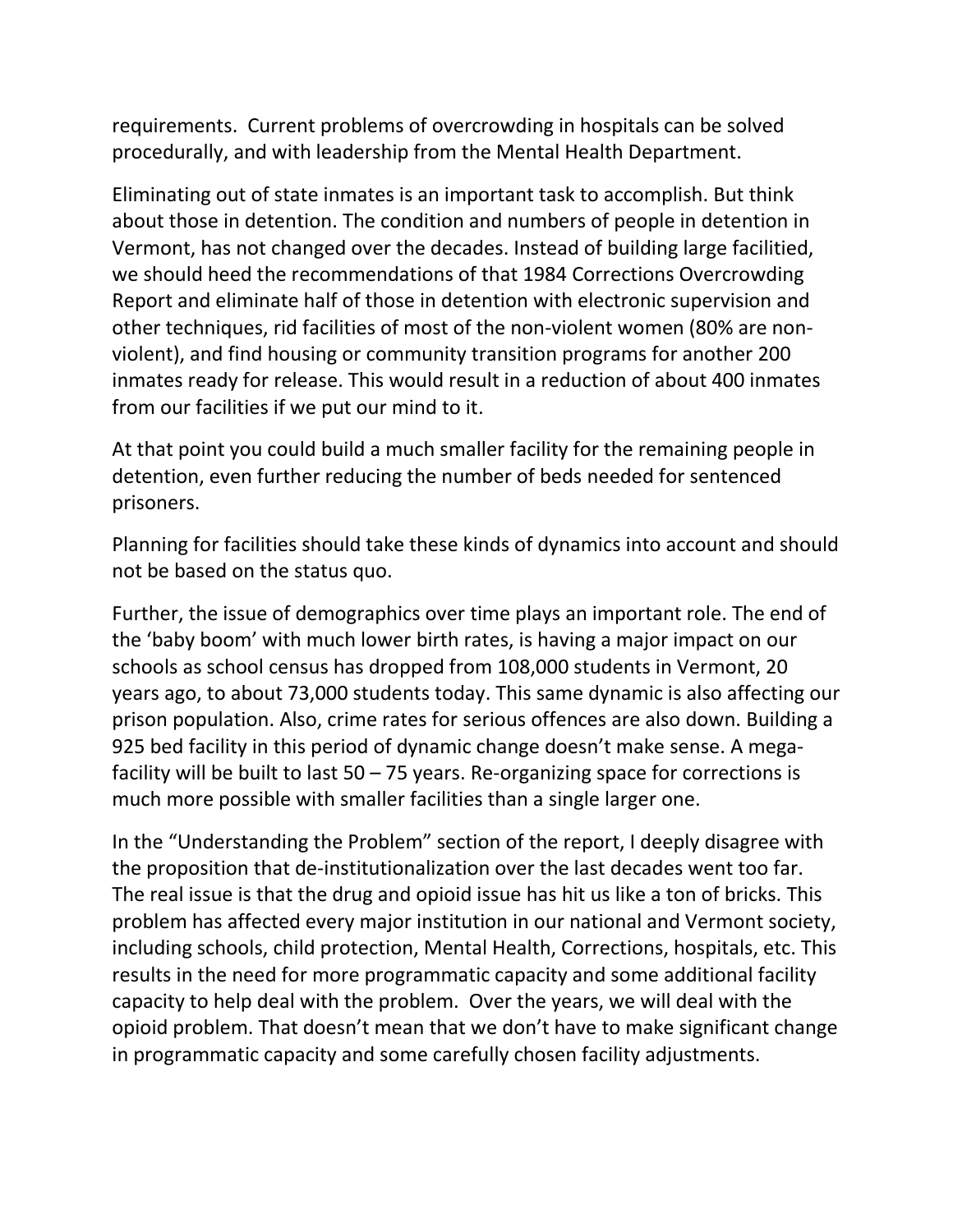The Campus will primarily be a Corrections facility. Being assigned to the campus for people in need of Mental Health, and children needing services and control is a serious issue. In their minds, and in the minds of the general public, they are being sent to the prison complex.

Of the seven identified populations identified, the focus is entirely on facilities. There is little or no information about what programs and interventions that are needed for these populations that can lessen the need for a mega-campus.

The report should not solely be on "a master facility plan". It should be a plan to provide the best services to the individual populations. We need to identify what is possible, as close to our communities as possible.

Over the many years, the State of Vermont has worked hard to depend less on buildings and facilities as it moved the programs closer to communities. Examples are the closing of the Weeks School, Windsor Prison and the Brandon Training School. In each of those cases monies were freed up from those institutions to create community alternatives. The Campus Plan is a major step backwards in the context of Vermont's modern history. There are very real problems that need to be solved, but this solution, over time, will create more problems than it solves.

And, fundamentally, given their muddled histories, private prison corporations cannot be trusted.

We have to remember that Vermont is the second lowest population state in the nation. Our problems should not and cannot be solved using large state models.

Finally, a sincere thank you to Al Gobeille and AHS for creating this opportunity for discussion, with the prospect of putting Vermont on a path toward longer term correctional policy.

### Con Hogan

-------------------------------------------------------------------------------------------------------------

# **My Experience with Corrections**

- · Education: B.A. Rutgers University; Masters: The Wharton School of the University of Pennsylvania; Attended the Columbia School of Social Work
- 24 years of work in or supervising Corrections